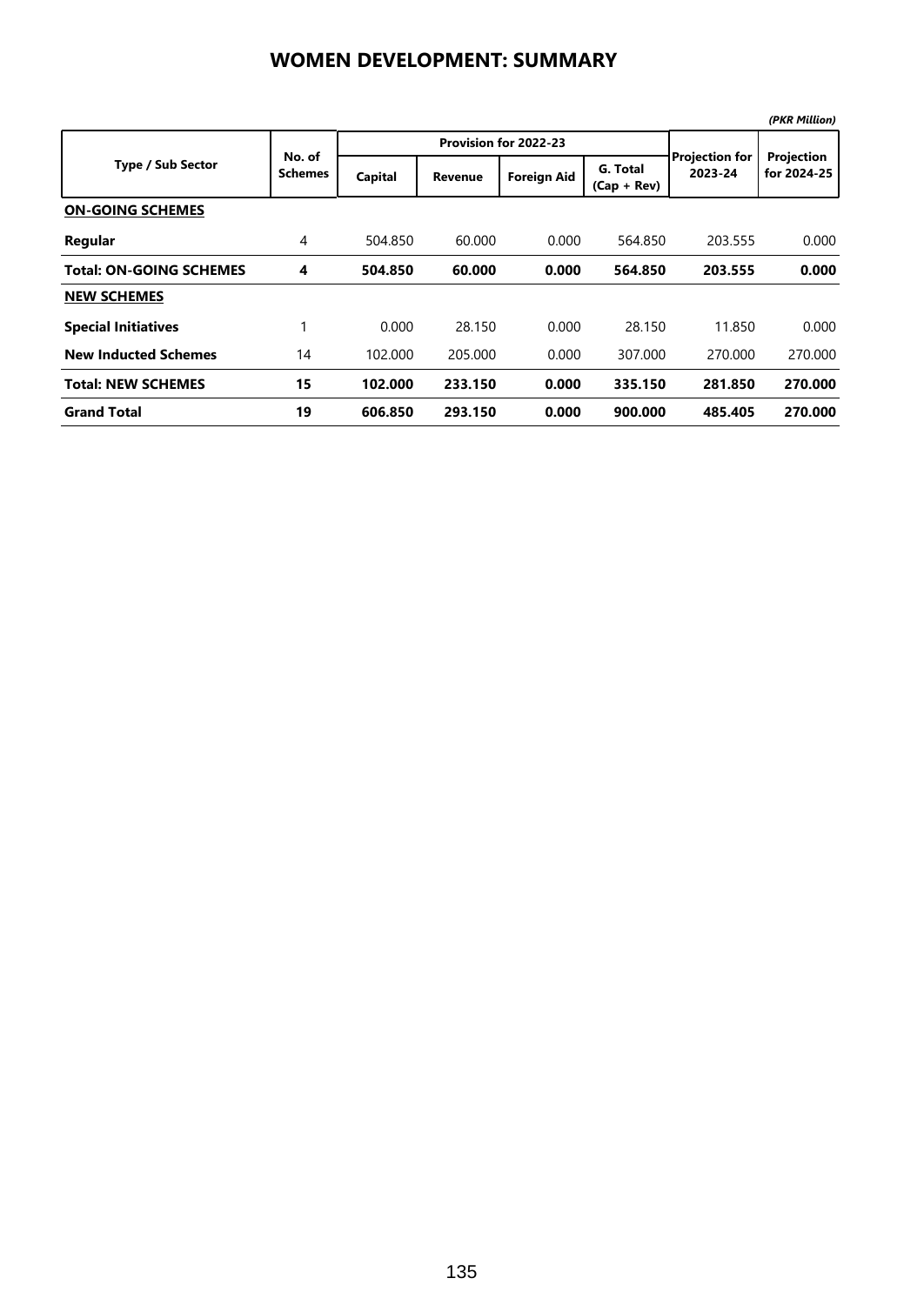## **Women Development**

|              |                                                                                                                                       |           |                                   |                       |        |                               |                         | (PKR Million) |                                    |
|--------------|---------------------------------------------------------------------------------------------------------------------------------------|-----------|-----------------------------------|-----------------------|--------|-------------------------------|-------------------------|---------------|------------------------------------|
| GS           | <b>Scheme Information</b><br>Scheme ID / Approval Date / Location                                                                     | Est. Cost | Accum.<br>Exp.<br><b>June, 22</b> | Provision for 2022-23 |        |                               | <b>MTDF Projections</b> |               | Throw fwd                          |
| No           |                                                                                                                                       |           |                                   | Cap.                  | Rev.   | <b>G.Total</b><br>(Cap.+Rev.) | 2023-24                 | 2024-25       | <b>Beyond</b><br><b>June, 2025</b> |
| $\mathbf{1}$ | $\overline{2}$                                                                                                                        | 3         | $\overline{\mathbf{4}}$           | 5                     | 6      | 7                             | 8                       | 9             | 10                                 |
| Regular      | <b>ON-GOING SCHEMES</b>                                                                                                               |           |                                   |                       |        |                               |                         |               |                                    |
| 1410         | <b>Construction of Women Development</b><br>Office Complex, Sabzazar, Lahore<br>01192100095 / 20-10-2021 / Lahore                     | 575.631   | 128.969                           | 273.107               | 0.000  | 273.107                       | 173.555                 | 0.000         | 0.000                              |
| 1411         | <b>Construction of Multi-purpose Complex,</b><br><b>Jubliee Town, Lahore</b><br>01192100096 / 26-07-2021 / Lahore                     | 361.743   | 100.000                           | 231.743               | 0.000  | 231.743                       | 30.000                  | 0.000         | 0.000                              |
| 1412         | <b>Awareness Campaign Regarding</b><br>Initiatives on Women Empowerment<br>Package Phase-III<br>01371900391 / 02-09-2019 / Punjab     | 100.000   | 60.000                            | 0.000                 | 40.000 | 40.000                        | 0.000                   | 0.000         | 0.000                              |
| 1413         | <b>Gender Main Streaming Program</b><br>01372100103 / 26-07-2021 / Punjab                                                             | 30.000    | 10.000                            | 0.000                 | 20.000 | 20.000                        | 0.000                   | 0.000         | 0.000                              |
|              | <b>Total: Regular</b>                                                                                                                 | 1,067.374 | 298.969                           | 504.850               | 60.000 | 564.850                       | 203.555                 | 0.000         | 0.000                              |
|              | <b>Total: ON-GOING SCHEMES</b>                                                                                                        | 1,067.374 | 298.969                           | 504.850               | 60.000 | 564.850                       | 203.555                 | 0.000         | 0.000                              |
|              | <b>NEW SCHEMES</b>                                                                                                                    |           |                                   |                       |        |                               |                         |               |                                    |
|              | <b>New Inducted Schemes</b>                                                                                                           |           |                                   |                       |        |                               |                         |               |                                    |
| 1414         | <b>Rehabilitation of Building of Working</b><br>Women Hostel, Khanna Road,<br>Rawalpindi<br>01292200237 / Un-Approved /<br>Rawalpindi | 15.000    | 0.000                             | 15.000                | 0.000  | 15.000                        | 0.000                   | 0.000         | 0.000                              |
| 1415         | <b>Rehabilitation of Building of Working</b><br>Women Hostel, Shamsabad, Rawalpindi                                                   | 10.000    | 0.000                             | 10.000                | 0.000  | 10.000                        | 0.000                   | 0.000         | 0.000                              |
| 1416         | 01292200247 / Un-Approved /<br>Rawalpindi<br>Rehabilitation of Building of Working<br>Women Hostel, Faisalabad                        | 15.000    | 0.000                             | 15.000                | 0.000  | 15.000                        | 0.000                   | 0.000         | 0.000                              |
|              | 01092200254 / Un-Approved /<br>Faisalabad                                                                                             |           |                                   |                       |        |                               |                         |               |                                    |
| 1417         | Rehabilitation of Building of Working<br>Women Hostel, Gujranwala<br>01122200252 / Un-Approved /<br>Gujranwala                        | 10.000    | 0.000                             | 10.000                | 0.000  | 10.000                        | 0.000                   | 0.000         | 0.000                              |
| 1418         | Rehabilitation of Building of Working<br>Women Hostel Model Town, Lahore<br>01192200239 / Un-Approved / Lahore                        | 12.000    | 0.000                             | 12.000                | 0.000  | 12.000                        | 0.000                   | 0.000         | 0.000                              |
| 1419         | <b>Rehabilitation of Building of Working</b><br>Women Hostel, Gulshan-e-Ravi, Lahore<br>01192200245 / Un-Approved / Lahore            | 8.000     | 0.000                             | 8.000                 | 0.000  | 8.000                         | 0.000                   | 0.000         | 0.000                              |
| 1420         | <b>Construction of Building of Working</b><br>Women Hostel, Vehari<br>01252201234 / Un-Approved / Vehari                              | 200.000   | 0.000                             | 0.000                 | 20.000 | 20.000                        | 90.000                  | 90.000        | 0.000                              |
| 1421         | <b>Rehabilitation of Building of Working</b><br>Women Hostel Dera Ghazi Khan<br>01042200216 / Un-Approved / Dera<br>Ghazi Khan        | 12.000    | 0.000                             | 12.000                | 0.000  | 12.000                        | 0.000                   | 0.000         | 0.000                              |
| 1422         | <b>Construction of Building of Working</b><br>Women Hostel, Muzaffargarh<br>01062201235 / Un-Approved /<br><b>Muzaffargarh</b>        | 200.000   | 0.000                             | 0.000                 | 20.000 | 20.000                        | 90.000                  | 90.000        | 0.000                              |